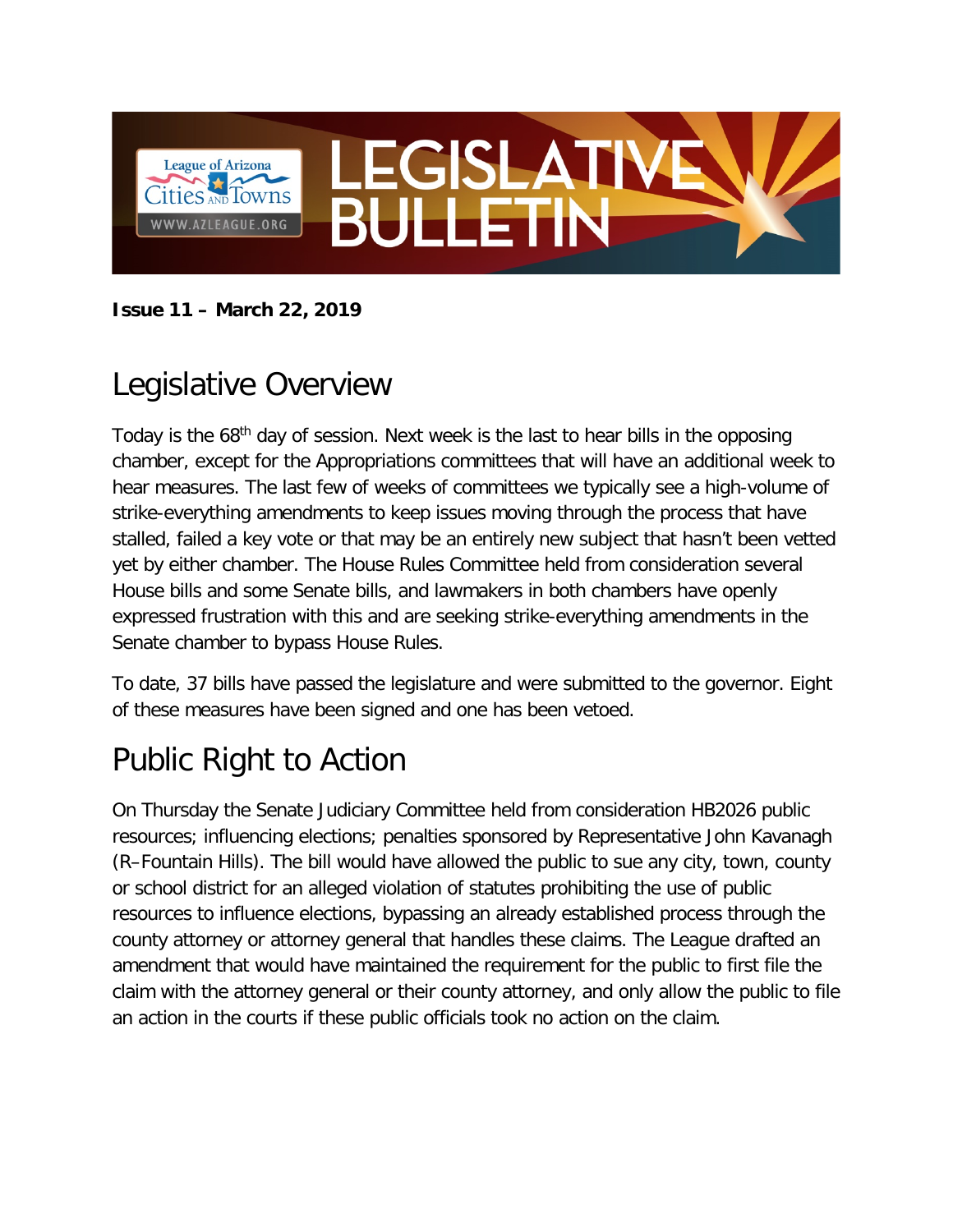### Landlord-Tenant Preemption

On Monday, the Senate Government committee heard HB 2115 landlord tenant; state preemption, sponsored by Rep. Gail Griffin (R-Hereford). The bill preempts local governments from enacting any regulations related to landlord-tenant issues, except those adopted before December 31, 2018.

Over many years, several cities have worked with their residents to create and adopt codes that establish specific standards for rental housing, including the adequacy of heating, cooling, water pressure and temperature, and other things such as the provision of lighting on exterior walkways and peep holes for front doors. Arizona cities and towns have used this authority responsibly for decades to protect their community, their tenants, and their landlords. While state statute provides some basic protections for tenants related to evictions and some general requirements for landlords, no state agency enforces these regulations and tenants and landlords must rely on the courts for relief. Cities and towns often serve as the first place where residents look to for help in resolving problems with housing.

As illustrated by short-term rentals, when the state preempts cities on local issues that have been handled responsibly in the past, new problems tend to pop up and existing problems tend to be exacerbated. While the League has been working to pass a bill this year that will provide some relief to the problems caused by short-term rentals, we have simultaneously been alerting legislators that HB 2115 could lead to other problems at the local level that would need to be continually addressed at the legislature.

The League will continue to oppose the bill, to work with other groups affected by this issue, and to bring more awareness to the issue both in and outside of the Capitol. In that vein, we have created and shared a short video which highlights the problem. Click this [link](https://twitter.com/AzCities/status/1107733530602291201) to watch and share.

# Primary Election Date

On Tuesday, the House Elections committee heard SB 1154 primary date; first August Tuesday, sponsored by Senator David Gowan (R-Sierra Vista). The bill would move the primary election date to the first, rather than the last, Tuesday in August. It also moves the start date for the candidate petition filing period to five months before the election and conforms all other dates associated with the primary election. As we do every year, League staff has been tracking and reviewing all election-related legislation and having discussions with the county associations about their impact. After reviewing this bill,